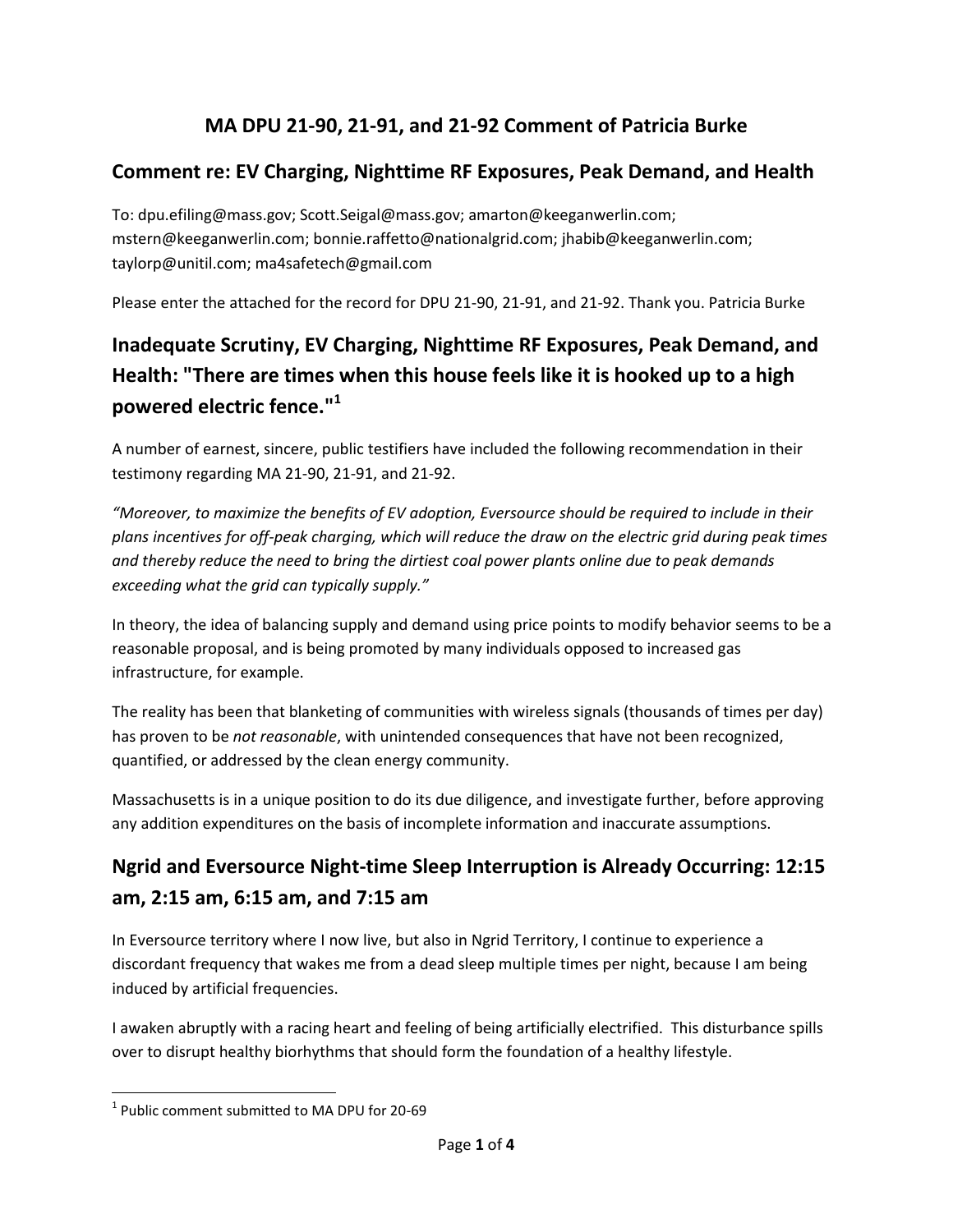Most recently, the sudden jolt to my physiology occurs at around 12:15 am, 2:15 am, 6:15 am, and 7:15 am, accompanied by a high pitched hum (microwave hearing, *which is not tinnitus of unknown origin*) 2 that also persists over much of the day, sometimes louder than others.

My impression/perception is that these artificial frequencies are being gradually introduced into the environment for longer periods of time, and more often, throughout the Commonwealth, without the knowledge and consent of communities, and without the knowledge of health care practitioners.

# **It is Possible to Test for Physiological Effects, Easily, With Standard Medical Protocals**

This dynamic of interrupted sleep can be easily tested and verified with currently available standard medical protocols.

By monitoring sleep and physiological markers including heart rate, and measuring the corresponding artificial electromagnetic frequencies, it would be a very simple experiment to determine whether or not smart grid transmissions and/or some other source of frequencies is altering physiology, and causing the health risks associated with poor quality sleep.

 $\overline{a}$ 

 $2$  THE WORK OF ALLAN H. FREY In 1960, biologist Allan Frey, then 25, was working at General Electric's Advanced Electronics Center at Cornell University when he was contacted by a technician whose job was to measure the signals emitted by radar stations. The technician claimed that he could "hear" radar.

Frey traveled to the facility where the man worked and stood at the edge of the radar beam. "And sure enough, I could hear it, too," he said. "I could hear the radar going 'zip, zip, zip'." Frey went on to establish that the effect was real—microwave radiation from radar (and other source) could somehow be heard by human beings. The "hearing," however, didn't happen via normal sound waves perceived through the ear. It apparently occurred somewhere in the brain itself, as microwaves interacted with the brain's cells, which generate tiny electrical fields. Frey proved also that many deaf people and animals could hear microwave radiation. This phenomenon came to be known as the Frey effect, or simply **"microwave hearing."**

At that time the U.S. military, which was interested in greatly expanding its use of radar around populated areas, had substantial funding available to investigate the effects of such radiation on health. For the next two decades Frey, funded by the Office of Naval Research and the U.S. Army, was the most active researcher on the bioeffects of microwave radiation in the country. Frey caused rats to become docile by exposing them to radiation at an average power level of only 50 microwatts per square centimeter. He altered specific behaviors of rats at 8 microwatts per square centimeter. He altered the heart rate of live frogs at 3 microwatts per square centimeter. At only 0.6 microwatts per square centimeter, he caused isolated frogs' hearts to stop beating by timing the microwave pulses at a precise point during the heart's rhythm. 0.6 microwatts per square centimeter is about 10,000 times less than the amount of radiation an active cell phone would expose a man's heart to if he carried it in his shirt pocket.

In a study published **in 1975 in the Annals of the New York Academy of Sciences, Frey reported that microwaves could induce "leakage" in the barrier between the circulatory system and the brain. Breaching the blood-brain barrier is a serious matter. It means that bacteria, viruses and toxins from the blood can enter the brain. It means the brain's environment, which needs to be extremely stable for nerve cells to function properly, can be perturbed in other dangerous ways.** Frey's method was rather simple: He injected a fluorescent dye into the circulatory system of white rats, then swept the -microwave frequencies across their bodies. In a matter of minutes, the dye had leached into the confines of the rats' brains. Dr. Leif Salford, whose work is also highlighted here, is currently the most active researcher continuing Frey's pioneering work on the blood-brain barrier. https://www.cellphonetaskforce.org/the-work-of-allan-h-frey/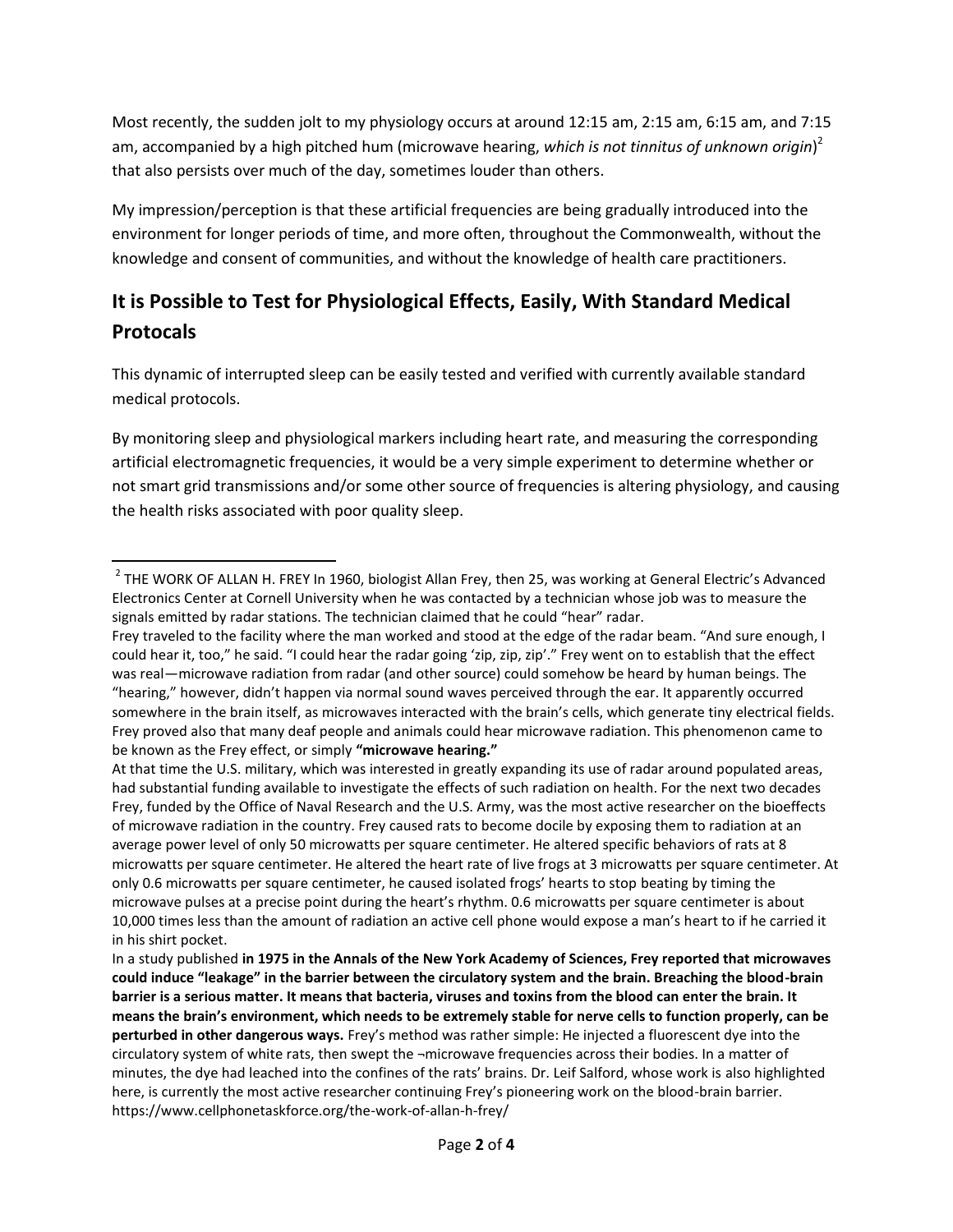Regarding poor quality sleep, the [CDC notes,](http://www.cdc.gov/sleep/about_sleep/chronic_disease.html) "As chronic diseases have assumed an increasingly common role in premature death and illness, interest in the role of sleep health in the development and management of chronic diseases h as grown.

Notably, insufficient sleep has been linked to the development and management of a number of chronic diseases and conditions, including type 2 diabetes, cardiovascular disease, obesity, and depression."

Much attention has been placed recently on the need to address the challenges of the covid health crisis.

At the same time, decision-makers have not investigated the relationship between wireless exposures and sleep. They have not considered the opportunity to protect the natural sleep cycle and its link to immune function.

This oversight has persisted despite documented reports of harm caused by the introduction of smart grid infrastructure.

I cannot verify the source of the invisible wireless transmissions, whether they are from a weather or traffic satellite, or from the grid itself, and/or whether or not the grid is acting as an unintentional antenna for some part of the noise.

What is so very troublesome is that decision-makers have assumed that the complaints are without merit, and have failed to investigate.

In fact, those reporting harm from wireless exposures currently face profound and unacknowledged marginalization, ridicule, accessibility issues, and active discrimination.

Awareness of the impact of RF exposures and poor power quality and sleep and health is in its infancy. Like many previous harmful paradigms of industrialization, like adding lead to paint and gasoline, there are countless examples of failure to respond to late lessons from early warnings.

What has been so difficult about the current challenge is that the regulators themselves have become active partners in the suppression of evidence of harm, and promotion of compromised experts and their "science."

In 2014, during a previous administration, the DPU engaged the services of a mercenary tobacco scientist to override citizen health complaints.

Prior to proceeding without correcting the misrepresentation, the MA DPU should notify all those directly impacted, including vendors, utilities, and the public, that while the FCC standards are still in effect, they can no longer provide assurance of safety, in accordance with the recent court ruling against the FCC.

As noted by the authors of the study[, Surg Neurol Int Neurological deaths of American adults \(55-74\)](https://www.ncbi.nlm.nih.gov/pmc/articles/PMC4521226/)  [and the over 75's by sex compared with 20 Western countries 1989-2010: Cause for concern,](https://www.ncbi.nlm.nih.gov/pmc/articles/PMC4521226/) "Every